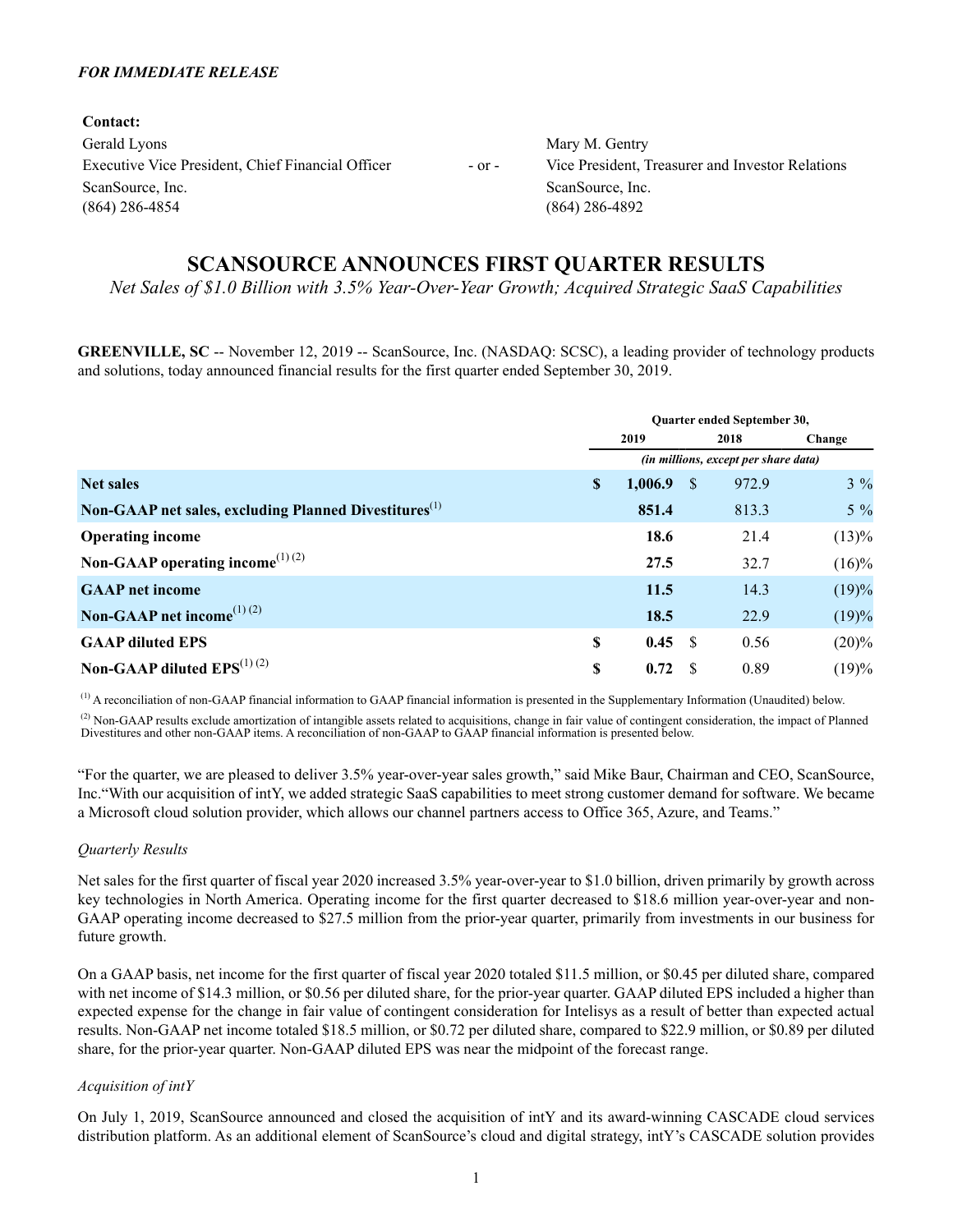ScanSource channel partners with another route-to-market to enable key strategic cloud services, including Microsoft, Symantec, and Acronis.

## *Plan to Divest Certain Businesses Outside of US, Canada and Brazil*

On August 20, 2019, ScanSource announced plans to divest its physical products distribution businesses outside of the United States, Canada and Brazil. ScanSource will continue to operate and invest in its digital distribution business in these geographies. These plans are part of a strategic portfolio repositioning to align investments with higher-growth, higher-margin businesses. During the quarter, the Company began a process to market and sell the Planned Divestitures. There can be no assurance that this sale process will result in a transaction or regarding the timing of any transaction. The Planned Divestitures, comprised of physical product businesses in Europe, UK, Mexico, Colombia, Chile, Peru and the Miami-based export operations, had net sales of \$156 million for the first quarter fiscal year 2020 and at September 30, 2019 had working capital of \$180 million.

## **Forecast for Next Quarter**

For the second quarter of fiscal year 2020, ScanSource expects GAAP net sales to range from \$1.03 billion to \$1.09 billion and non-GAAP net sales excluding the Planned Divestitures to range from \$880 million to \$940 million. For the second quarter of fiscal year 2020, ScanSource expects diluted earnings per share to range from \$0.54 to \$0.59 and non-GAAPdiluted earnings per share to range from \$0.80 to \$0.85. Non-GAAP diluted earnings per share exclude amortization of intangible assets related to acquisitions, change in fair value of contingent consideration, the impact of Planned Divestitures and other non-GAAP items.

## **Webcast Details and CFO Commentary**

At approximately 4:15 p.m. ET today, a CFO commentary, as a supplement to this press release and the Company's conference call, will be available on ScanSource's website, www.scansource.com (Investor Relations section). ScanSource will present additional information about its financial results and outlook in a conference call today, November 12, 2019, at 5:00 p.m. ET. A webcast of the call will be available for all interested parties and can be assessed at www.scansource.com (Investor Relations section). The webcast will be available for replay for 60 days.

## **Safe Harbor Statement**

This press release contains "forward-looking" statements, including the forecast of sales and earnings per share for next quarter and the Planned Divestitures, that involve risks and uncertainties. Any number of factors could cause actual results to differ materially from anticipated or forecasted results, including, but not limited to, changes in interest and exchange rates and regulatory regimes impacting the Company's international operations, the impact of tax reform laws, the failure of acquisitions to meet the Company's expectations, the failure to manage and implement the Company's organic growth strategy, credit risks involving the Company's larger customers and vendors, termination of the Company's relationship with key vendors or a significant modification of the terms under which it operates with a key vendor, the decline in demand for the products and services that the Company provides, reduced prices for the products and services that the Company provides due both to competitor and customer action, the Company's ability to find a buyer for the Planned Divestitures on acceptable terms or to otherwise dispose of the operations, changes in the Company's operating strategy and other factors set forth in the "Risk Factors" contained in the Company's annual report on Form 10-K for the year ended June 30, 2019, filed with the Securities and Exchange Commission. Except as may be required by law, the Company expressly disclaims any obligation to update these forward-looking statements to reflect events or circumstances after the date of this press release or to reflect the occurrence of unanticipated events.

## **Non-GAAP Financial Information**

In addition to disclosing results that are determined in accordance with United States Generally Accepted Accounting Principles ("GAAP"), the Company also discloses certain non-GAAPfinancial measures, which are summarized below. Non-GAAPfinancial measures are used to understand and evaluate performance, including comparisons from period to period. Non-GAAP results exclude amortization of intangible assets related to acquisitions, change in fair value of contingent consideration, acquisition costs, restructuring costs and other non-GAAP adjustments.

*Net sales on a constant currency basis, excluding Planned Divestitures and acquisitions ("organic sales")*: The Company discloses the percentage change in net sales excluding the translation impact from changes in foreign currency exchange rates between reporting periods and excluding the net sales from Planned Divestitures, as well as acquisitions prior to the first full year from the acquisition date. This measure enhances the comparability between periods to help analyze underlying trends on an organic basis.

*Income Statement Non-GAAP Metrics:* To evaluate current period performance on a more consistent basis with prior periods, the Company discloses non-GAAP net sales, non-GAAP gross profit, non-GAAP operating income, non-GAAP other expense, net, non-GAAP pre-tax income, non-GAAP net income and non-GAAP diluted earnings per share (non-GAAP diluted "EPS"). Non-GAAPresults exclude amortization of intangible assets related to acquisitions, changes in fair value of contingent consideration,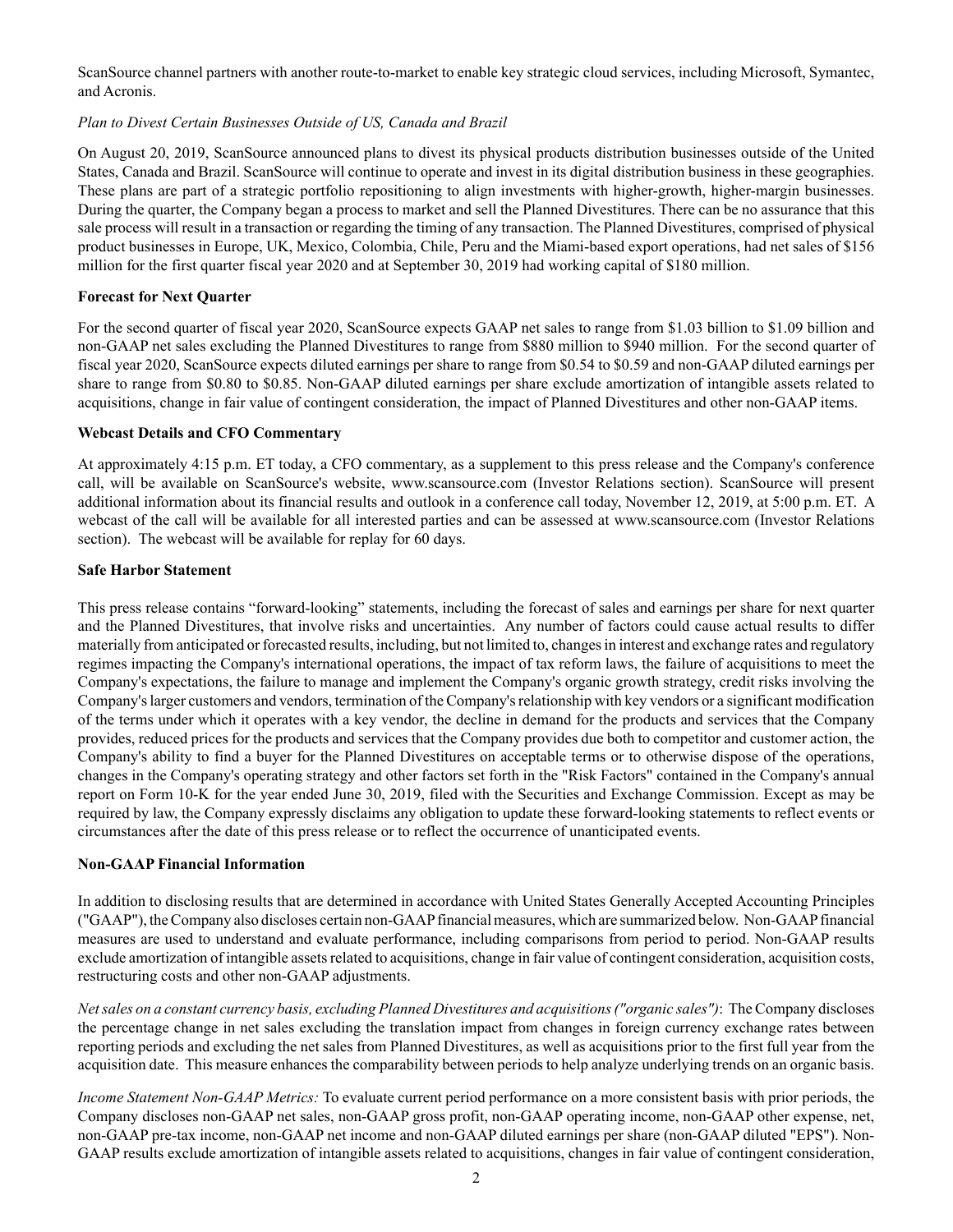acquisition and divestiture costs, impact of Planned Divestitures and other non-GAAP adjustments. Non-GAAP metrics are useful in assessing and understanding the Company's operating performance, especially when comparing results with previous periods or forecasting performance for future periods.

*Return on invested capital ("ROIC"):* Management uses ROIC as a performance measurement to assess efficiency in allocating capital under the Company's control to generate returns. Management believes this metric balances the Company's operating results with asset and liability management, is not impacted by capitalization decisions and correlates with shareholder value creation. In addition, it is easily computed, communicated and understood. ROIC also provides management a measure of the Company's profitability on a basis more comparable to historical or future periods.

ROIC assists management in comparing the Company's performance over various reporting periods on a consistent basis because it removes from operating results the impact of items that do not reflect core operating performance. ROIC is calculated as adjusted EBITDAover invested capital. Adjusted earnings before interest expense, income taxes, depreciation and amortization ("Adjusted EBITDA") excludes the change in fair value of contingent consideration, in addition to other non-GAAP adjustments. Invested capital is defined as average equity plus average daily funded interest-bearing debt for the period. Management believes the calculation of ROIC provides useful information to investors and is an additional relevant comparison of the Company's performance during the year.

These non-GAAPfinancial measures have limitations as analytical tools, and the non-GAAPfinancial measures that the Company reports may not be comparable to similarly titled amounts reported by other companies. Analysis of results and outlook on a non-GAAPbasis should be considered in addition to, and not in substitution for or as superior to, measurements of financial performance prepared in accordance with GAAP. A reconciliation of the Company's non-GAAP financial information to GAAP is set forth in the Supplementary Information (Unaudited) below.

## **About ScanSource, Inc.**

ScanSource, Inc. (NASDAQ: SCSC) is at the center of the technology solution delivery channel, connecting businesses and providing solutions for their complex needs. ScanSource sells through multiple, specialized routes-to-market with digital, physical and services offerings from the world's leading suppliers of point-of-sale (POS), payments, barcode, physical security, unified communications and collaboration, telecom and cloud services. ScanSource enables its sales partners to create, deliver and manage solutions for end-customers across almost every vertical market. Founded in 1992 and headquartered in Greenville, South Carolina, ScanSource was named one of the 2019 Best Places to Work in South Carolina and on *FORTUNE* magazine's 2019 List of World's Most Admired Companies. ScanSource ranks #643 on the Fortune 1000. For more information, visit www.scansource.com.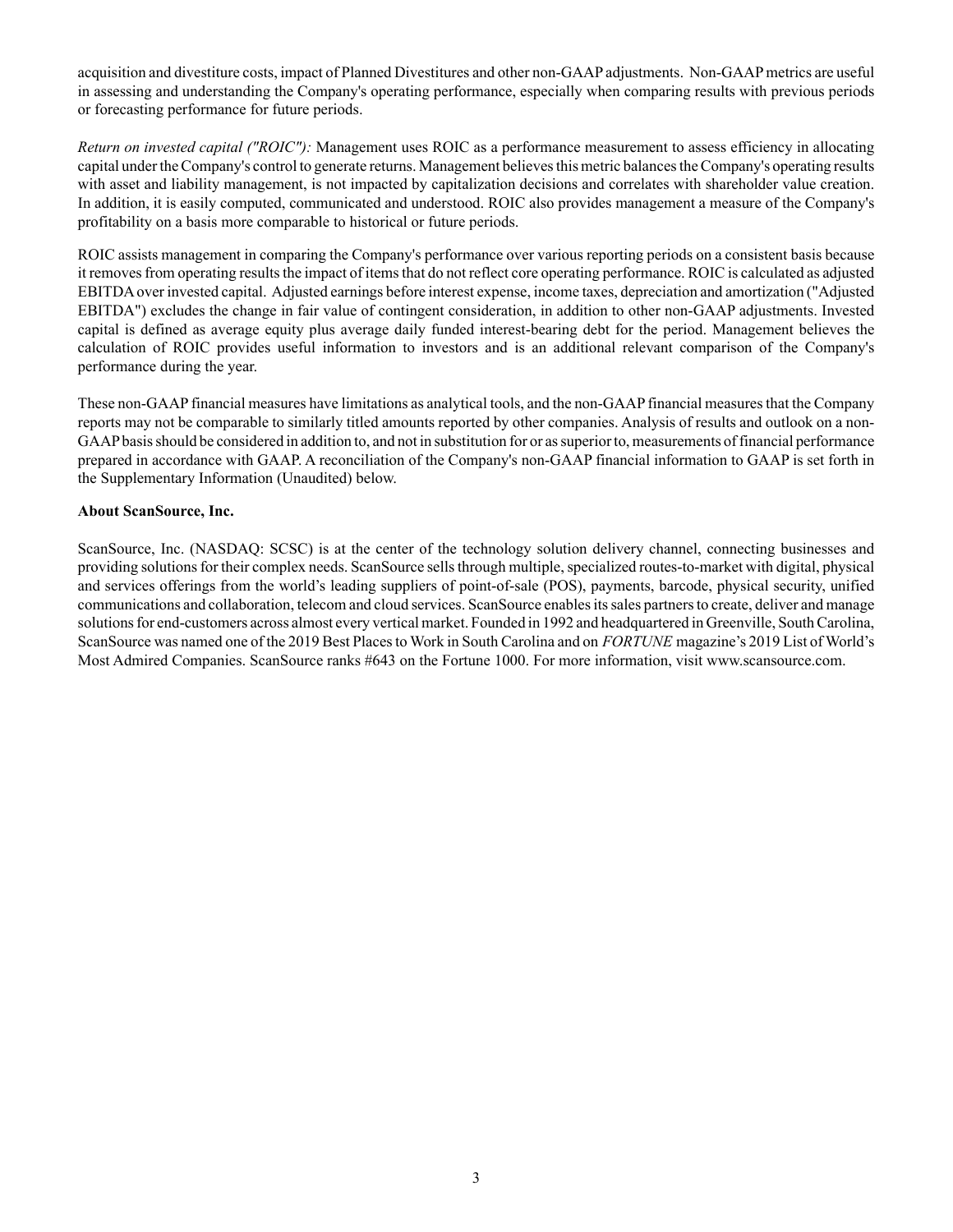## **ScanSource, Inc. and Subsidiaries Condensed Consolidated Balance Sheets (Unaudited) (in thousands)**

|                                                                                                        |                 | September 30, 2019 |                           | June 30, 2019* |
|--------------------------------------------------------------------------------------------------------|-----------------|--------------------|---------------------------|----------------|
| Assets                                                                                                 |                 |                    |                           |                |
| Current assets:                                                                                        |                 |                    |                           |                |
| Cash and cash equivalents                                                                              | \$              | 25,877             | $\boldsymbol{\mathsf{S}}$ | 23,818         |
| Accounts receivable, less allowance of \$37,083 at September 30, 2019<br>and \$38,849 at June 30, 2019 |                 | 706,428            |                           | 654,983        |
| Inventories                                                                                            |                 | 715,224            |                           | 697,343        |
| Prepaid expenses and other current assets                                                              |                 | 101,608            |                           | 101,171        |
| Total current assets                                                                                   |                 | 1,549,137          |                           | 1,477,315      |
| Property and equipment, net                                                                            |                 | 63,309             |                           | 63,363         |
| Goodwill                                                                                               |                 | 364,867            |                           | 319,538        |
| Identifiable intangible assets, net                                                                    |                 | 122,217            |                           | 127,939        |
| Deferred income taxes                                                                                  |                 | 24,033             |                           | 24,724         |
| Other non-current assets                                                                               |                 | 94,962             |                           | 54,382         |
| Total assets                                                                                           | \$              | 2,218,525          | $\boldsymbol{\mathsf{S}}$ | 2,067,261      |
|                                                                                                        |                 |                    |                           |                |
| Liabilities and Shareholders' Equity                                                                   |                 |                    |                           |                |
| Current liabilities:                                                                                   |                 |                    |                           |                |
| Accounts payable                                                                                       | \$              | 656,150            | $\boldsymbol{\mathsf{S}}$ | 558,101        |
| Accrued expenses and other current liabilities                                                         |                 | 99,021             |                           | 91,407         |
| Current portion of contingent consideration                                                            |                 | 38,531             |                           | 38,393         |
| Income taxes payable                                                                                   |                 | 6,657              |                           | 4,310          |
| Short-term borrowings                                                                                  |                 |                    |                           | 4,590          |
| Current portion of long-term debt                                                                      |                 | 5,026              |                           | 4,085          |
| Total current liabilities                                                                              |                 | 805,385            |                           | 700,886        |
| Deferred income taxes                                                                                  |                 | 1,257              |                           | 1,395          |
| Long-term debt, net of current portion                                                                 |                 | 148,800            |                           | 151,014        |
| Borrowings under revolving credit facility                                                             |                 | 216,504            |                           | 200,817        |
| Long-term portion of contingent consideration                                                          |                 | 41,866             |                           | 39,532         |
| Other long-term liabilities                                                                            |                 | 98,962             |                           | 59,488         |
| <b>Total liabilities</b>                                                                               |                 | 1,312,774          |                           | 1,153,132      |
| Shareholders' equity:                                                                                  |                 |                    |                           |                |
| Common stock                                                                                           |                 | 60,089             |                           | 64,287         |
| Retained earnings                                                                                      |                 | 951,460            |                           | 939,930        |
| Accumulated other comprehensive income (loss)                                                          |                 | (105,798)          |                           | (90,088)       |
| Total shareholders' equity                                                                             |                 | 905,751            |                           | 914,129        |
| Total liabilities and shareholders' equity                                                             | $\overline{\$}$ | 2,218,525          | $\overline{\$}$           | 2,067,261      |

\* Derived from audited financial statements.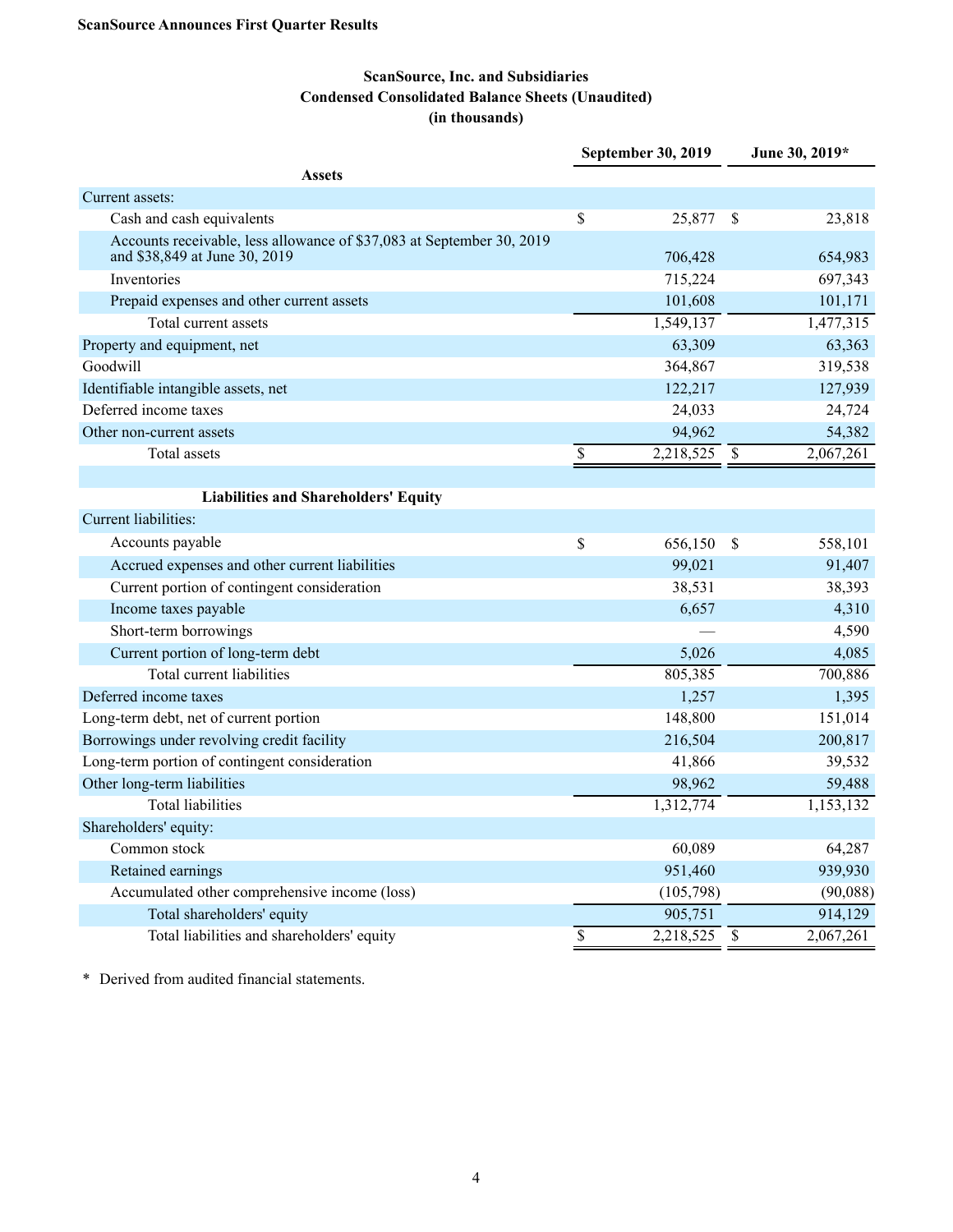## **ScanSource, Inc. and Subsidiaries Condensed Consolidated Income Statements (Unaudited) (in thousands, except per share data)**

|                                                  |                    | Quarter ended September 30, |               |         |
|--------------------------------------------------|--------------------|-----------------------------|---------------|---------|
|                                                  |                    | 2019                        |               | 2018    |
| Net sales                                        | $\mathbf{\hat{S}}$ | 1,006,927                   | $\mathbf{\$}$ | 972,900 |
| Cost of goods sold                               |                    | 894,828                     |               | 860,685 |
| Gross profit                                     |                    | 112,099                     |               | 112,215 |
| Selling, general and administrative expenses     |                    | 82,512                      |               | 77,931  |
| Depreciation expense                             |                    | 3,548                       |               | 3,265   |
| Intangible amortization expense                  |                    | 4,962                       |               | 5,003   |
| Change in fair value of contingent consideration |                    | 2,472                       |               | 4,584   |
| Operating income                                 |                    | 18,605                      |               | 21,432  |
| Interest expense                                 |                    | 3,792                       |               | 2,627   |
| Interest income                                  |                    | (800)                       |               | (451)   |
| Other expense, net                               |                    | 32                          |               | 32      |
| Income before income taxes                       |                    | 15,581                      |               | 19,224  |
| Provision for income taxes                       |                    | 4,051                       |               | 4,902   |
| Net income                                       | \$                 | 11,530                      | \$            | 14,322  |
| Per share data:                                  |                    |                             |               |         |
| Net income per common share, basic               |                    | 0.45                        | S             | 0.56    |
| Weighted-average shares outstanding, basic       |                    | 25,539                      |               | 25,599  |
|                                                  |                    |                             |               |         |
| Net income per common share, diluted             |                    | 0.45                        | -S            | 0.56    |
| Weighted-average shares outstanding, diluted     |                    | 25,617                      |               | 25,755  |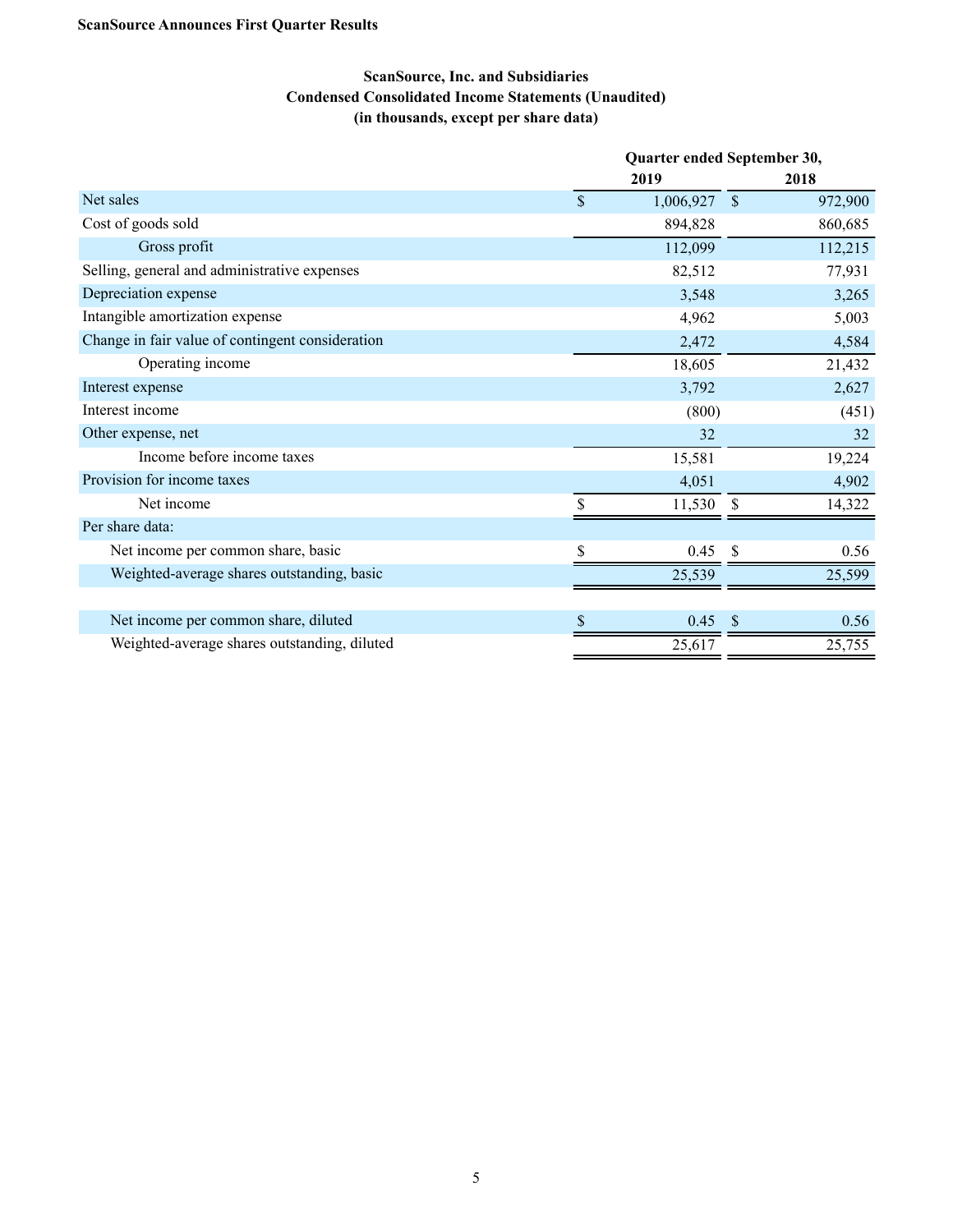## **ScanSource, Inc. and Subsidiaries Supplementary Information (Unaudited)**

**Net Sales by Segment:**

|                                                                                          | Quarter ended September 30, |                |                    |            |           |
|------------------------------------------------------------------------------------------|-----------------------------|----------------|--------------------|------------|-----------|
| 2019                                                                                     |                             |                |                    | 2018       | % Change  |
| <b>Worldwide Barcode, Networking &amp; Security:</b>                                     |                             | (in thousands) |                    |            |           |
| Net sales, reported                                                                      | $\mathbf{s}$                | 697,791        | $\mathbf{\hat{s}}$ | 655,113    | 6.5 $%$   |
| <b>Planned Divestitures</b>                                                              |                             | (116, 603)     |                    | (118,366)  |           |
| Non-GAAP net sales, excluding Planned Divestitures                                       |                             | 581,188        |                    | 536,747    | 8.3 %     |
| Foreign exchange impact <sup>(a)</sup>                                                   |                             | 95             |                    |            |           |
| Non-GAAP net sales, constant currency excluding Planned<br>Divestitures and acquisitions | $\mathbf{\$}$               | 581,283        | -S                 | 536,747    | 8.3 %     |
| <b>Worldwide Communications &amp; Services:</b>                                          |                             |                |                    |            |           |
| Net sales, reported                                                                      | $\mathbf{s}$                | 309,136        | <sup>S</sup>       | 317,787    | $(2.7)\%$ |
| <b>Planned Divestitures</b>                                                              |                             | (38, 913)      |                    | (41,279)   |           |
| Non-GAAP net sales, excluding Planned Divestitures                                       |                             | 270,223        |                    | 276,508    | $(2.3)\%$ |
| Foreign exchange impact <sup>(a)</sup>                                                   |                             | 244            |                    |            |           |
| Less: Acquisitions                                                                       |                             | (12, 157)      |                    | (964)      |           |
| Non-GAAP net sales, constant currency excluding Planned<br>Divestitures and acquisitions | S                           | 258,310        | <sup>S</sup>       | 275,544    | $(6.3)\%$ |
|                                                                                          |                             |                |                    |            |           |
| Consolidated:                                                                            |                             |                |                    |            |           |
| Net sales, reported                                                                      | S                           | 1,006,927      | $\mathbf{s}$       | 972,900    | $3.5\%$   |
| <b>Planned Divestitures</b>                                                              |                             | (155, 516)     |                    | (159, 645) |           |
| Non-GAAP net sales, excluding Planned Divestitures                                       |                             | 851,411        |                    | 813,255    | 4.7 $%$   |
| Foreign exchange impact <sup>(a)</sup>                                                   |                             | 339            |                    |            |           |
| Less: Acquisitions                                                                       |                             | (12, 157)      |                    | (964)      |           |
| Non-GAAP net sales, constant currency excluding Planned<br>Divestitures and acquisitions | \$                          | 839,593        | -S                 | 812,291    | 3.4%      |

(a) Year-over-year net sales growth rate excluding the translation impact of changes in foreign currency exchange rates. Calculated by translating the net sales for the quarter ended September 30, 2019 into U.S. dollars using the average foreign exchange rates for the quarter ended September 30, 2018.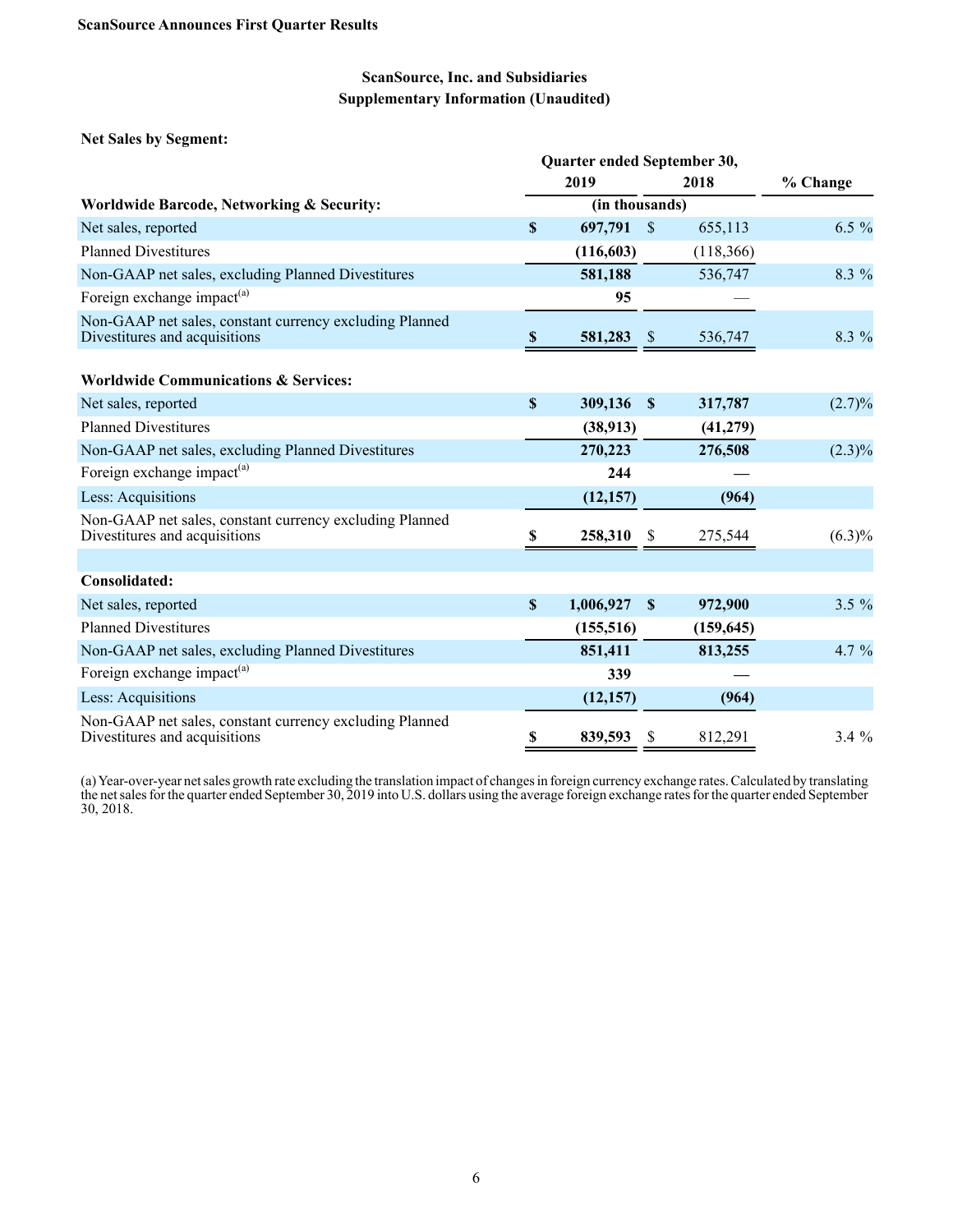## **ScanSource, Inc. and Subsidiaries Supplementary Information (Unaudited)**

**Net Sales by Geography:**

|                                                                                          | Quarter ended September 30, |            |                    |            |           |  |
|------------------------------------------------------------------------------------------|-----------------------------|------------|--------------------|------------|-----------|--|
|                                                                                          | 2019                        |            |                    | 2018       | % Change  |  |
| <b>United States and Canada:</b>                                                         |                             |            |                    |            |           |  |
| Net sales, as reported                                                                   | $\mathbf{\$}$               | 769,637    | $\mathbf{\hat{s}}$ | 737,957    | 4.3 %     |  |
| Less: Acquisitions                                                                       |                             | (3,595)    |                    | (964)      |           |  |
| Non-GAAP net sales, excluding acquisitions                                               | $\boldsymbol{\mathsf{S}}$   | 766,042    | $\mathcal{S}$      | 736,993    | 3.9 %     |  |
| International:                                                                           |                             |            |                    |            |           |  |
| Net sales, as reported                                                                   | $\mathbf{s}$                | 237,290    | <sup>\$</sup>      | 234,943    | $1.0\%$   |  |
| <b>Planned Divestitures</b>                                                              |                             | (155, 516) |                    | (159, 645) |           |  |
| Non-GAAP net sales, excluding Planned Divestitures                                       |                             | 81,774     |                    | 75,298     | 8.6 %     |  |
| Foreign exchange impact <sup>(a)</sup>                                                   |                             | 339        |                    |            |           |  |
| Less: Acquisitions                                                                       |                             | (8, 562)   |                    |            |           |  |
| Non-GAAP net sales, constant currency excluding Planned<br>Divestitures and acquisitions | S                           | 73,551     | \$.                | 75,298     | $(2.3)\%$ |  |
|                                                                                          |                             |            |                    |            |           |  |
| Consolidated:                                                                            |                             |            |                    |            |           |  |
| Net sales, as reported                                                                   | $\mathbf S$                 | 1,006,927  | <sup>\$</sup>      | 972,900    | $3.5 \%$  |  |
| <b>Planned Divestitures</b>                                                              |                             | (155, 516) |                    | (159, 645) |           |  |
| Non-GAAP net sales, excluding Planned Divestitures                                       |                             | 851,411    |                    | 813,255    | 4.7 %     |  |
| Foreign exchange impact <sup>(a)</sup>                                                   |                             | 339        |                    |            |           |  |
| Less: Acquisitions                                                                       |                             | (12, 157)  |                    | (964)      |           |  |
| Non-GAAP net sales, constant currency excluding Planned<br>Divestitures and acquisitions | \$                          | 839,593    | S                  | 812,291    | $3.4\%$   |  |

(a) Year-over-year net sales growth rate excluding the translation impact of changes in foreign currency exchange rates. Calculated by translating the net sales for the quarter ended September 30, 2019 into U.S. dollars using the average foreign exchange rates for the quarter ended September 30, 2018.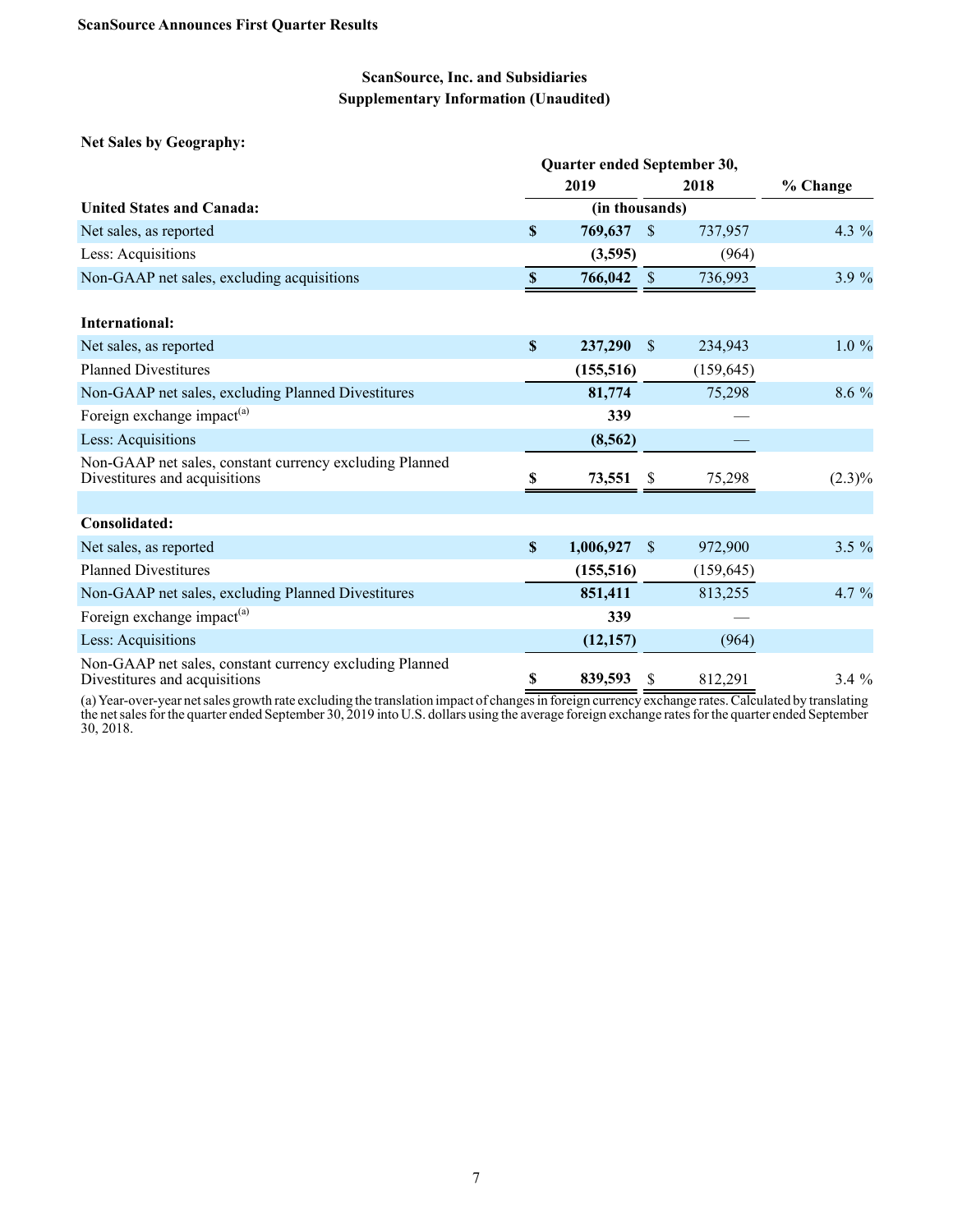# **ScanSource, Inc. and Subsidiaries Supplementary Information (Unaudited) (in thousands, except per share data)**

#### **Non-GAAP Financial Information:**

|                    | Quarter ended September 30, 2019          |                                       |          |                                                           |          |                                                                         |                               |                   |          |                                                           |                                |
|--------------------|-------------------------------------------|---------------------------------------|----------|-----------------------------------------------------------|----------|-------------------------------------------------------------------------|-------------------------------|-------------------|----------|-----------------------------------------------------------|--------------------------------|
|                    | <b>Reported</b><br><b>GAAP</b><br>measure | Intangible<br>amortization<br>expense |          | Change in<br>fair value of<br>contingent<br>consideration |          | <b>Acquisition</b><br>and<br><b>Divestiture</b><br>costs <sup>(a)</sup> | <b>Restructuring</b><br>costs |                   |          | <b>Impact of</b><br><b>Planned</b><br><b>Divestitures</b> | Non-<br><b>GAAP</b><br>measure |
|                    |                                           |                                       |          |                                                           |          | in thousands, except per share data                                     |                               |                   |          |                                                           |                                |
| Net sales          | \$1,006,927                               | <sup>\$</sup>                         | - \$     | $\overline{\phantom{m}}$                                  | - \$     | $\overline{\phantom{0}}$                                                | S                             | $\hspace{0.05cm}$ | \$       | (155,516)                                                 | \$851,411                      |
| Gross profit       | 112,099                                   |                                       |          |                                                           |          |                                                                         |                               |                   |          | (13,397)                                                  | 98,702                         |
| Operating income   | 18,605                                    | 4,962                                 |          | 2,472                                                     |          | 757                                                                     |                               | 169               |          | 507                                                       | 27,472                         |
| Other expense, net | 3,024                                     |                                       |          |                                                           |          |                                                                         |                               |                   |          | (140)                                                     | 2,884                          |
| Pre-tax income     | 15,581                                    | 4,962                                 |          | 2,472                                                     |          | 757                                                                     |                               | 169               |          | 647                                                       | 24,588                         |
| Net income         | 11,530                                    | 3,746                                 |          | 1,869                                                     |          | 757                                                                     |                               | 128               |          | 444                                                       | 18,474                         |
| <b>Diluted EPS</b> | \$<br>0.45                                | <b>S</b><br>0.15                      | <b>S</b> | 0.07                                                      | <b>S</b> | 0.03                                                                    | <b>S</b>                      |                   | <b>S</b> | 0.02                                                      | 0.72<br>$\mathbf{s}$           |

#### **Quarter ended September 30, 2018 Reported GAAP measure Intangible amortization expense Change in fair value of contingent consideration Acquisition costs (a) Restructuring costs Impact of Planned Divestitures Non-GAAP measure** *in thousands, except per share data* Net sales \$ 972,900 \$ — \$ — \$ — \$ (159,645) \$ 813,255 Gross profit 112,215 — — — — (15,198) 97,017 Operating income 21,432 5,003 4,584 355 1,328 (49) 32,653 Other expense, net 2,208 — — — — — 167 2,375 Pre-tax income 19,224 5,003 4,584 355 1,328 (216) 30,278 Net income 14,322 3,798 3,487 355 955 (47) 22,870 Diluted EPS  $\begin{array}{ccccccccccccc}\nS & 0.56 & S & 0.15 & S & 0.14 & S & 0.01 & S & 0.03 & S & - & S & 0.89\n\end{array}$

(a) Acquisition and divestiture costs are generally non-deductible for tax purposes.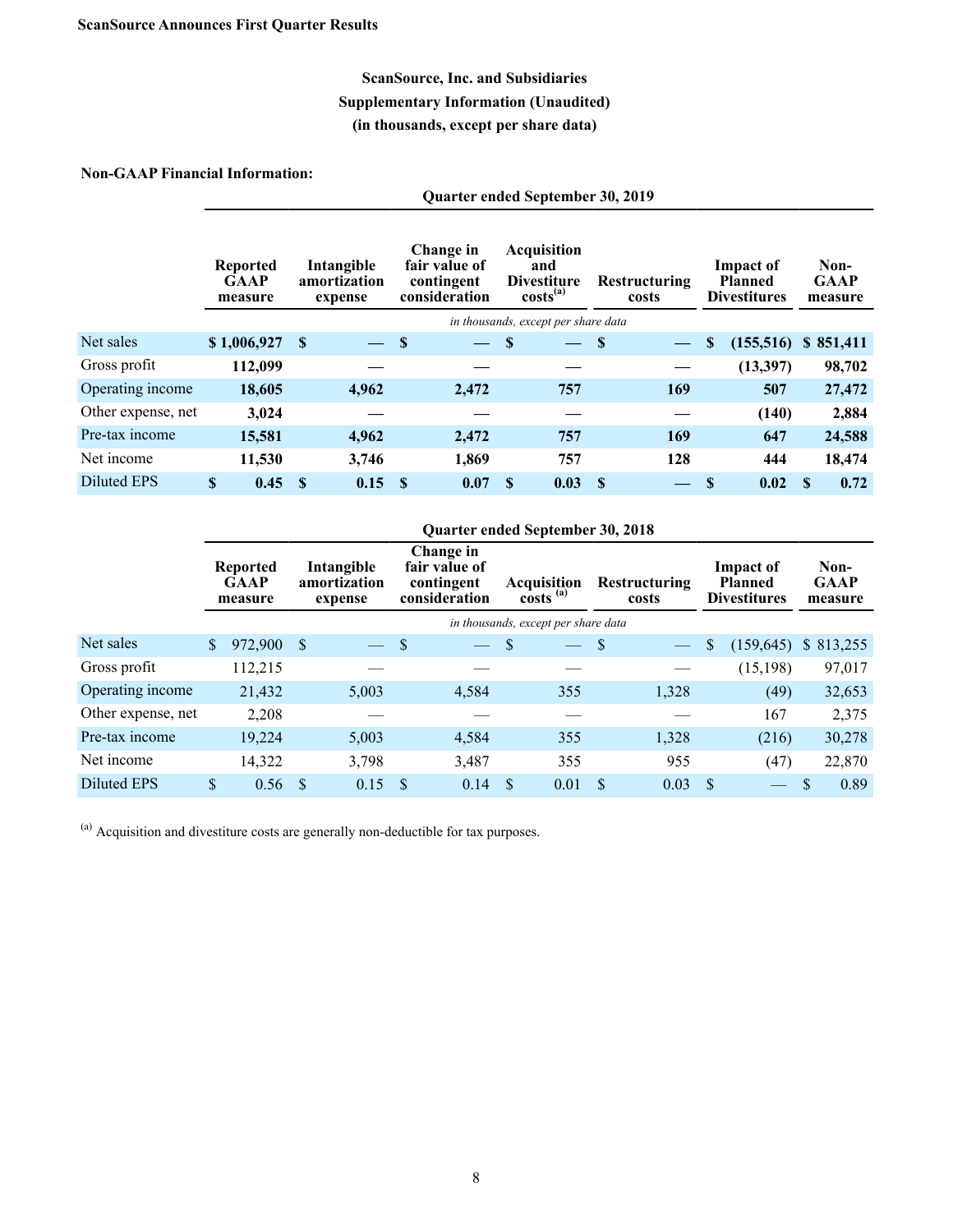## **ScanSource, Inc. and Subsidiaries Supplementary Information (Unaudited) (in thousands, except percentages)**

#### **Non-GAAP Financial Information:**

|                                                         |        | Quarter ended September 30, |
|---------------------------------------------------------|--------|-----------------------------|
|                                                         | 2019   | 2018                        |
| Return on invested capital ratio (ROIC), annualized (a) | 9.6%   | 12.8%                       |
|                                                         |        |                             |
|                                                         |        |                             |
| Reconciliation of net income to EBITDA:                 |        |                             |
| Net income (GAAP)                                       | 11,530 | 14.322                      |

| Plus: Interest expense<br>3,792<br>Plus: Income taxes<br>4,051<br>Plus: Depreciation and amortization<br>9,189<br>EBITDA (non-GAAP)<br>28,562<br>Plus: Change in fair value of contingent consideration<br>2.472 |        |
|------------------------------------------------------------------------------------------------------------------------------------------------------------------------------------------------------------------|--------|
|                                                                                                                                                                                                                  | 2,627  |
|                                                                                                                                                                                                                  | 4,902  |
|                                                                                                                                                                                                                  | 9,268  |
|                                                                                                                                                                                                                  | 31,119 |
|                                                                                                                                                                                                                  | 4,584  |
| Plus: Acquisition and divestiture costs<br>757                                                                                                                                                                   | 355    |
| Plus: Restructuring costs<br>169                                                                                                                                                                                 | 1,328  |
| Plus: Impact of Planned Divestitures<br>(76)                                                                                                                                                                     | (486)  |
| Adjusted EBITDA (numerator for ROIC) (non-GAAP)<br>31,884                                                                                                                                                        | 36,900 |

| Invested Capital Calculation                                       |               |              |           |
|--------------------------------------------------------------------|---------------|--------------|-----------|
| Equity – beginning of the quarter                                  | \$<br>914,129 | $\mathbb{S}$ | 866,376   |
| Equity – end of the quarter                                        | 905,751       |              | 877,897   |
| Plus: Change in fair value of contingent consideration, net of tax | 1,869         |              | 3,487     |
| Plus: Acquisition and divestiture costs                            | 757           |              | 355       |
| Plus: Restructuring, net of tax                                    | 128           |              | 955       |
| Plus: Impact of Planned Divestitures, net of tax                   | 444           |              | 908       |
| Average equity                                                     | 911,539       |              | 874,989   |
| Average funded debt <sup>(b)</sup>                                 | 407,306       |              | 272,277   |
| Invested capital (denominator for ROIC) (non-GAAP)                 | 1,318,845     |              | 1,147,266 |

(a) Calculated as earnings before interest expense, income taxes, depreciation and amortization (EBITDA), plus change in fair value of contingent consideration and other adjustments, annualized and divided by invested capital for the period. Invested capital is defined as average equity plus average daily funded interest-bearing debt for the period.

(b) Average funded debt is calculated as the average daily amounts outstanding on short-term and long-term interest-bearing debt.